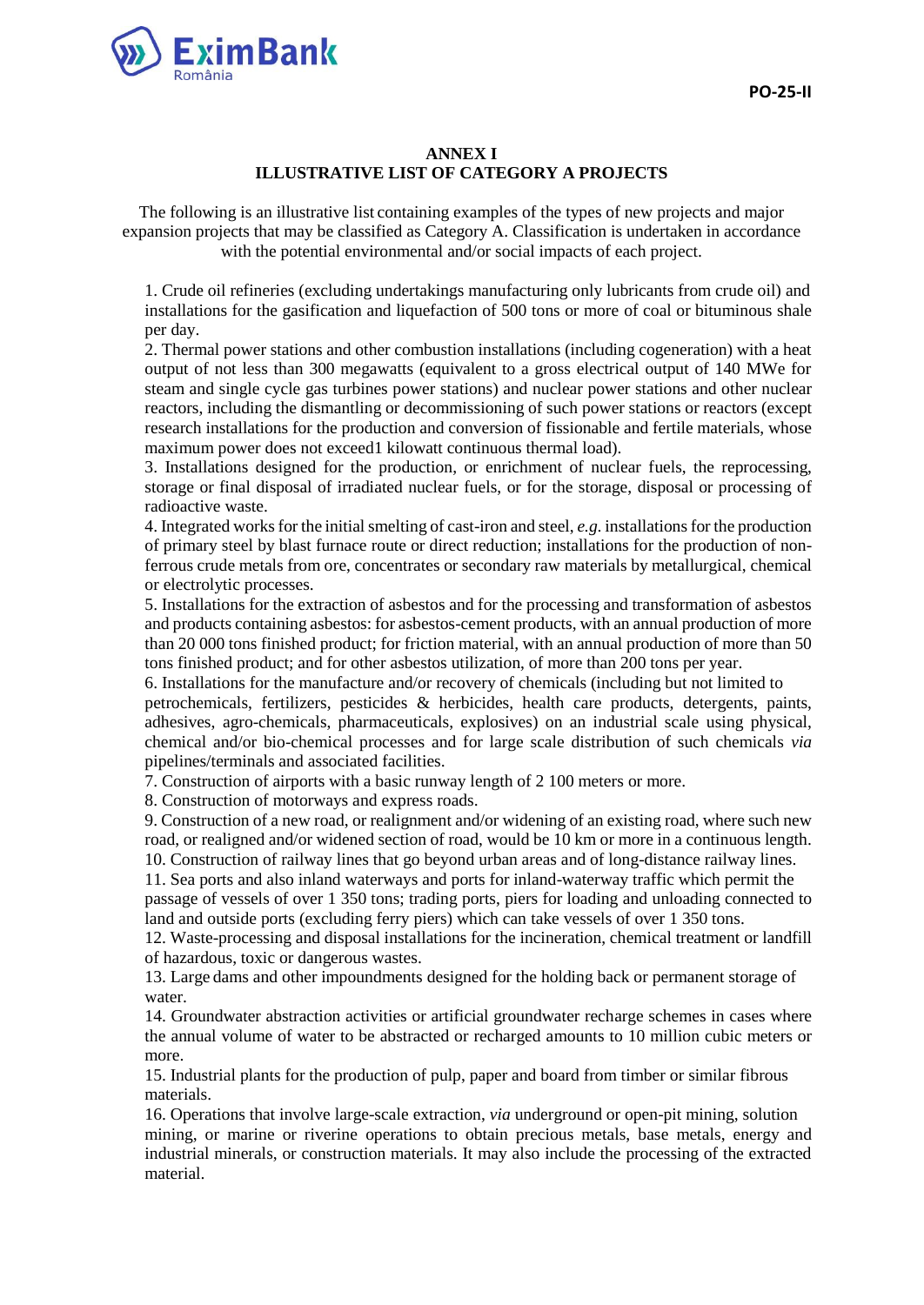

17. Greenfield cement plants where the project includes a greenfield quarry.

- 18. Large scale oil, gas, or liquefied natural gas development that may include any or all of:
	- exploration (seismic and drilling);
	- field development and production activities;
	- transport activities, including pipelines/terminals, pump stations, pigging stations, compressor
	- stations and associated facilities; or
	- gas liquefaction facilities.

19. Installations for storage of petroleum, petrochemical, or chemical products with a capacity of 200 000 tons or more.

20. Large-scale logging.

21. Municipal wastewater treatment plants with a capacity exceeding 150 000 population equivalent.

22. Municipal solid waste-processing and disposal facilities.

23. Large-scale tourism and retail development.

24. Construction of overhead electrical power transmission lines with a length of 15 km or above and a voltage of 110 kV or above.

25. Large-scale land reclamation.

26. Large-scale primary agriculture/forestry involving intensification or conversion of natural habitats.

27. Plants for the tanning of hides and skins where the treatment capacity exceeds 12 tons of finished products per day.

28. Installations for the intensive rearing of poultry or pigs with more than: 40 000 places for poultry; 2 000 places for production pigs (over 30 kg); or 750 places for sows.

29. Projects which are planned to be carried out in sensitive locations or are likely to have a perceptible impact on such locations, even if the project category does not appear in the above list. Such sensitive locations include National Parks and other protected areas identified by national or international law, and other sensitive locations of international, national or regional importance, such as wetlands, forests with high biodiversity value, areas of archaeological or cultural significance, and areas of importance for indigenous peoples or other vulnerable groups.

30. Projects involving land acquisition and involuntary resettlement of a significant number of affected people.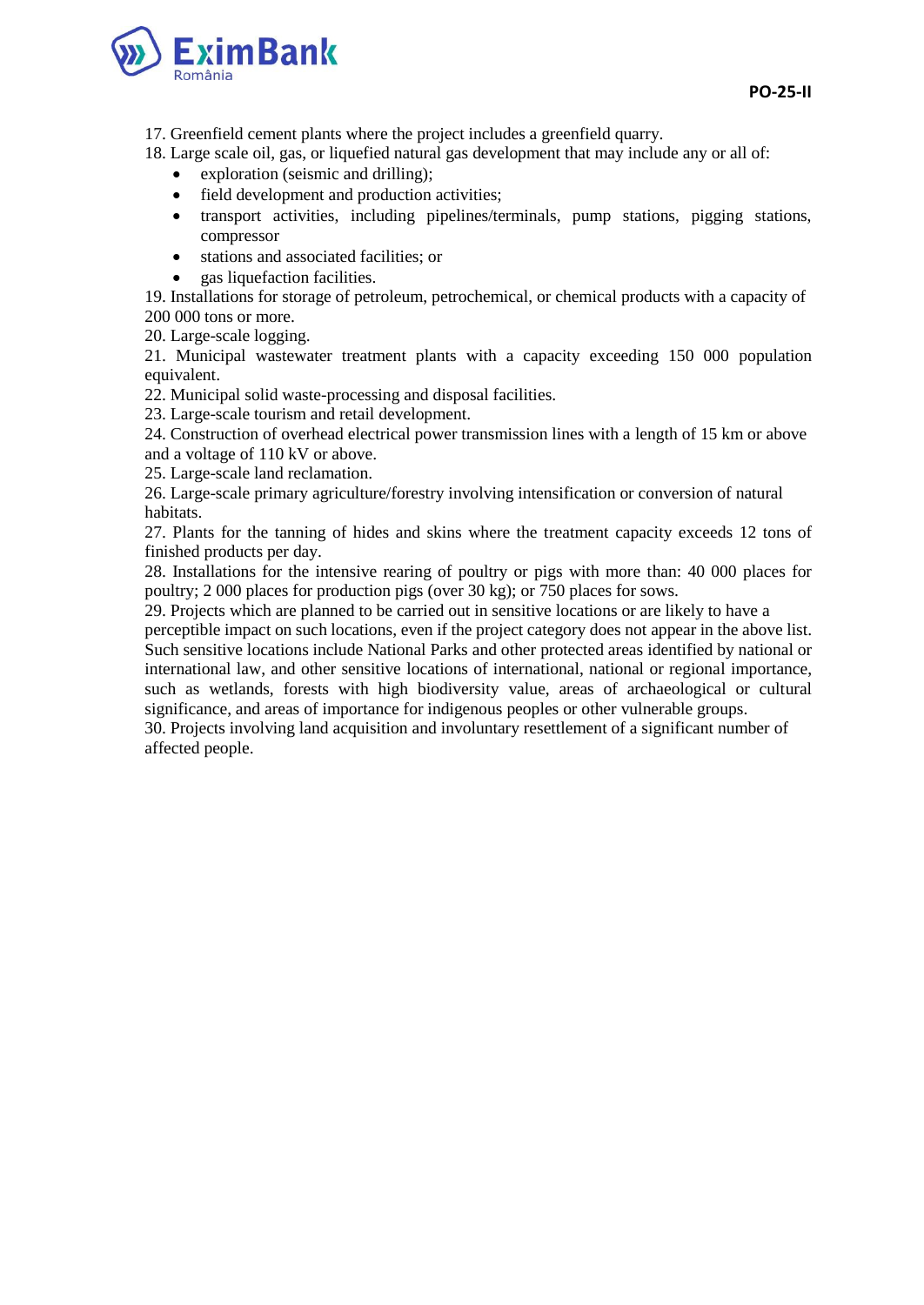



# **ILLUSTRATIVE LIST OF CATEGORY B<sup>1</sup> PROJECTS**

### 1**. AGRICULTURE, SILVICULTURE AND AQUACULTURE**

(a) Projects for the restructuring of rural land holdings;

(b) Projects for the use of uncultivated land or semi-natural areas for intensive agricultural purposes;

(c) Water management projects for agriculture, including irrigation and land drainage projects;

(d) Initial afforestation and deforestation for the purposes of conversion to another type of land use;

(e) Intensive livestock installations (projects not included in Category A);

(f) Intensive fish farming;

(g) Reclamation of land from the sea.

#### 2**. EXTRACTIVE INDUSTRY**

(a) Quarries, open-cast mining and peat extraction (projects not included in Category A);

(b) Underground mining;

(c) Extraction of minerals by marine or fluvial dredging;

(d) Deep drillings, in particular:

(i) geothermal drilling;

(ii) drilling for the storage of nuclear waste material;

(iii) drilling for water supplies;

with the exception of drillings for investigating the stability of the soil;

(e) Surface industrial installations for the extraction of coal, petroleum, natural gas and ores, as well as bituminous shale.

### **3. ENERGY INDUSTRY**

(a) Industrial installations for the production of electricity, steam and hot water (projects not included in Annex I);

(b) Industrial installations for carrying gas, steam and hot water; transmission of electrical energy by overhead cables (projects not included in Category A);

(c) Surface storage of natural gas;

(d) Underground storage of combustible gases;

(e) Surface storage of fossil fuels;

(f) Industrial briquetting of coal and lignite;

(g) Installations for the processing and storage of radioactive waste (unless included in Category A);

(h) Installations for hydroelectric energy production;

(i) Installations for the harnessing of wind power for energy production (wind farms);

(j) Installations for the capture of CO 2 streams for the purposes of geological storage pursuant to Directive 2009/31/EC from installations not covered by Category A.

### **4. PRODUCTION AND PROCESSING OF METALS**

(a) Installations for the production of pig iron or steel (primary or secondary fusion) including continuous casting;

(b) Installations for the processing of ferrous metals:

(i) hot-rolling mills;

**.** 

(ii) smitheries with hammers;

(iii) application of protective fused metal coats;

(c) Ferrous metal foundries;

<sup>1</sup> *Accordingly to the Directive 2011/92/EU of the European Parliament and of the Council of 13 December 2011 on the assessment of the effects of certain public and private projects on the environment*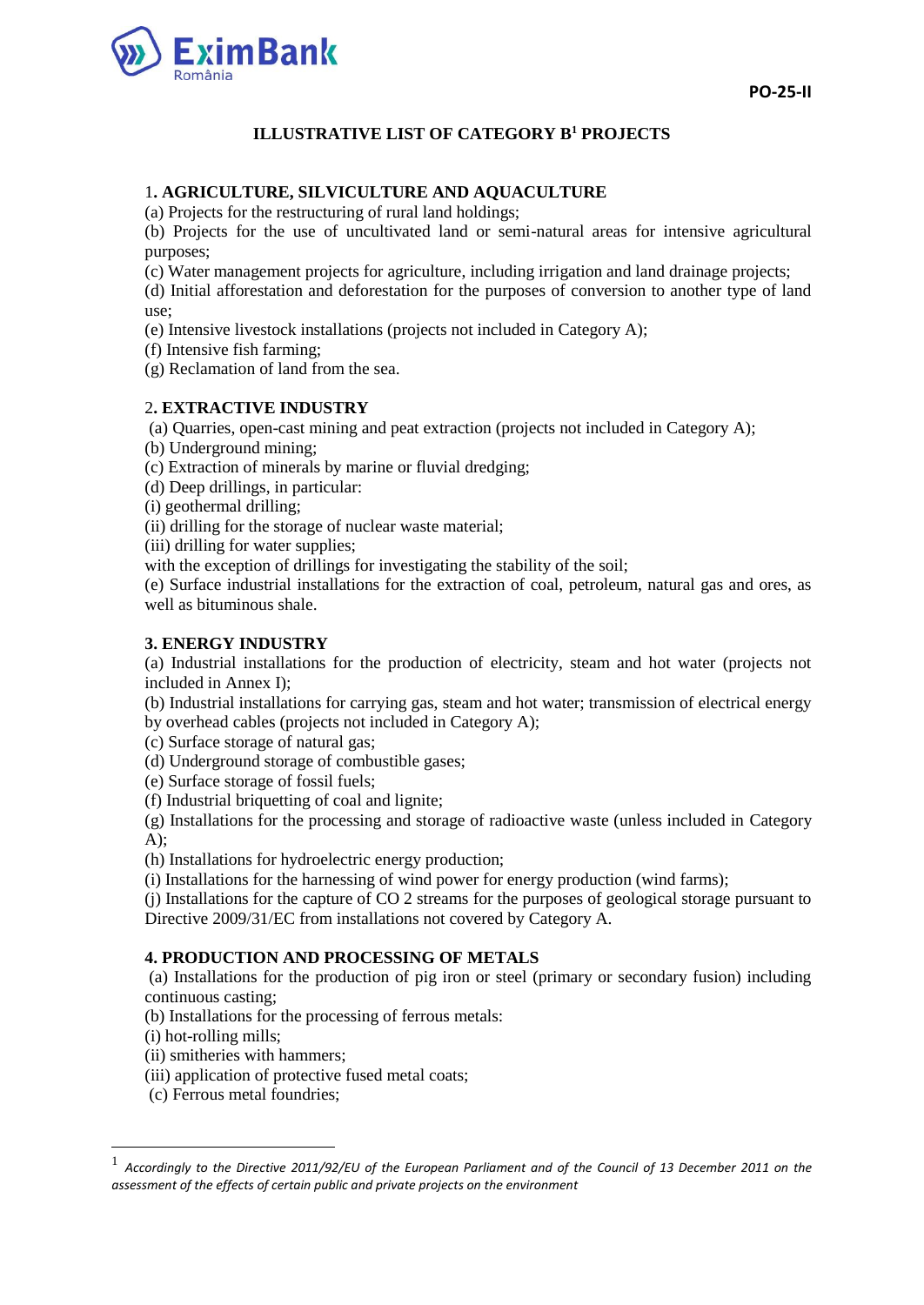

(d) Installations for the smelting, including the alloyage, of non-ferrous metals, excluding precious metals, including recovered products (refining, foundry casting, etc.);

(e) Installations for surface treatment of metals and plastic materials using an electrolytic or chemical process;

(f) Manufacture and assembly of motor vehicles and manufacture of motor-vehicle engines;

- (g) Shipyards;
- (h) Installations for the construction and repair of aircraft;

(i) Manufacture of railway equipment;

- (j) Swaging by explosives;
- (k) Installations for the roasting and sintering of metallic ores.

### **5. MINERAL INDUSTRY**

(a) Coke ovens (dry coal distillation);

(b) Installations for the manufacture of cement;

(c) Installations for the production of asbestos and the manufacture of asbestos products (projects not included in Annex I);

(d) Installations for the manufacture of glass including glass fibre;

(e) Installations for smelting mineral substances including the production of mineral fibres;

(f) Manufacture of ceramic products by burning, in particular roofing tiles, bricks, refractory bricks, tiles, stoneware or porcelain.

### **6. CHEMICAL INDUSTRY (PROJECTS NOT INCLUDED IN Category A)**

(a) Treatment of intermediate products and production of chemicals;

(b) Production of pesticides and pharmaceutical products, paint and varnishes, elastomers and peroxides;

(c) Storage facilities for petroleum, petrochemical and chemical products.

### **7. FOOD INDUSTRY**

(a) Manufacture of vegetable and animal oils and fats;

(b) Packing and canning of animal and vegetable products;

(c) Manufacture of dairy products;

- (d) Brewing and malting;
- (e) Confectionery and syrup manufacture;

(f) Installations for the slaughter of animals;

- (g) Industrial starch manufacturing installations;
- (h) Fish-meal and fish-oil factories;

(i) Sugar factories.

## **8. TEXTILE, LEATHER, WOOD AND PAPER INDUSTRIES**

(a) Industrial plants for the production of paper and board (projects not included in Category A);

(b) Plants for the pre-treatment (operations such as washing, bleaching, mercerisation) or dyeing of fibres or textiles;

(c) Plants for the tanning of hides and skins;

(d) Cellulose-processing and production installations.

## **9. RUBBER INDUSTRY**

Manufacture and treatment of elastomer-based products.

# **10. INFRASTRUCTURE PROJECTS**

(a) Industrial estate development projects;

(b) Urban development projects, including the construction of shopping centres and car parks;

(c) Construction of railways and intermodal transhipment facilities, and of intermodal terminals (projects not included in Annex I);